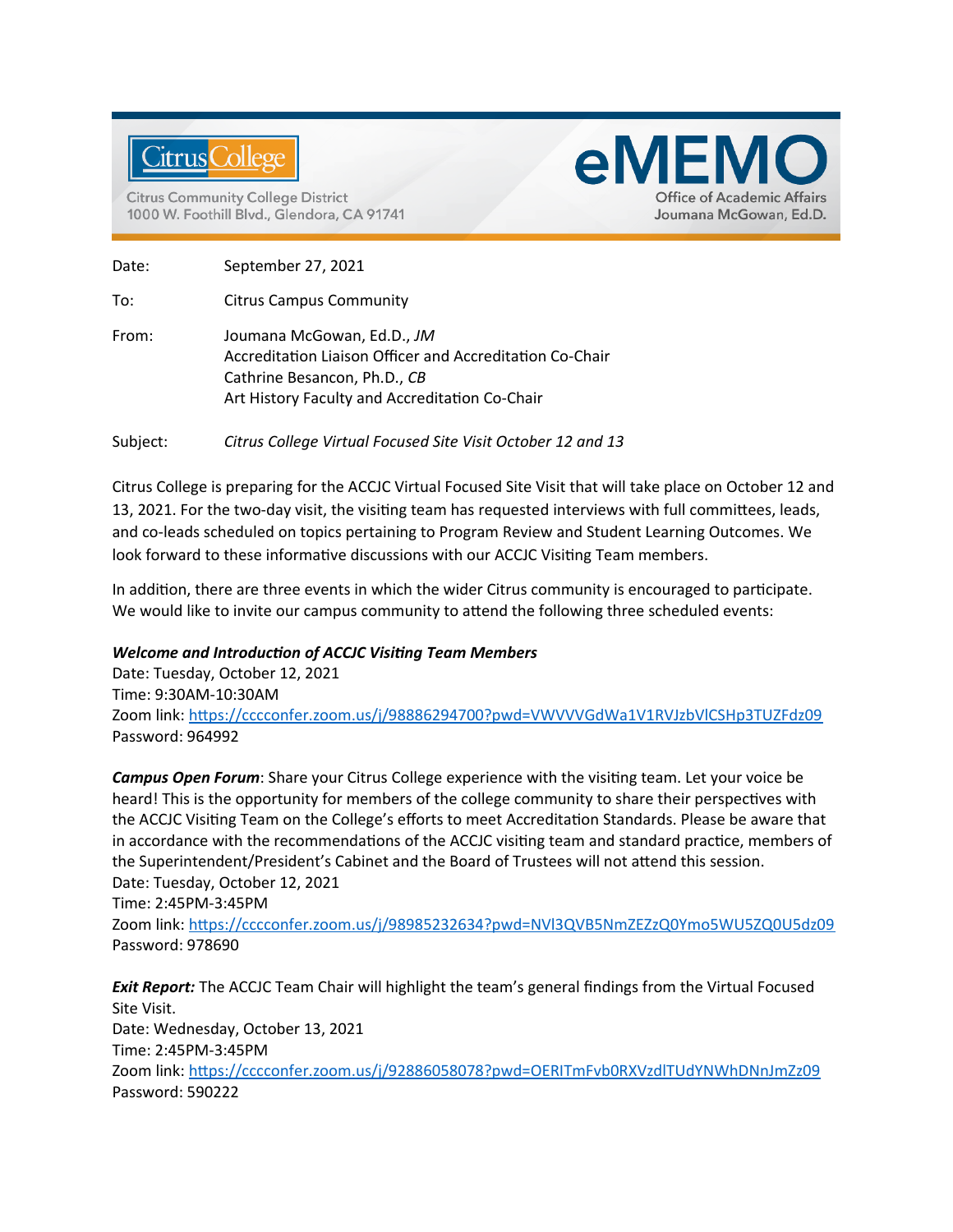All meetings will be conducted virtually via Zoom, will be password protected, and will not be recorded. For consistency in appearance at all the ACCJC Visiting Team Zoom sessions, please use the attached Citrus Accreditation Zoom background. All meetings will start and end at the scheduled times. For more information about our ACCJC visiting team, please visit our **Accreditation website and review the Citrus** College Accreditation Booklet.

We look forward to a wonderful Accreditation visit. If you have any questions, please do not hesitate to reach out to Dr. McGowan at [jmcgowan@citruscollege.edu](mailto:jmcgowan@citruscollege.edu) and/or Dr. Besancon at [cbesancon@citruscollege.edu.](mailto:cbesancon@citruscollege.edu)